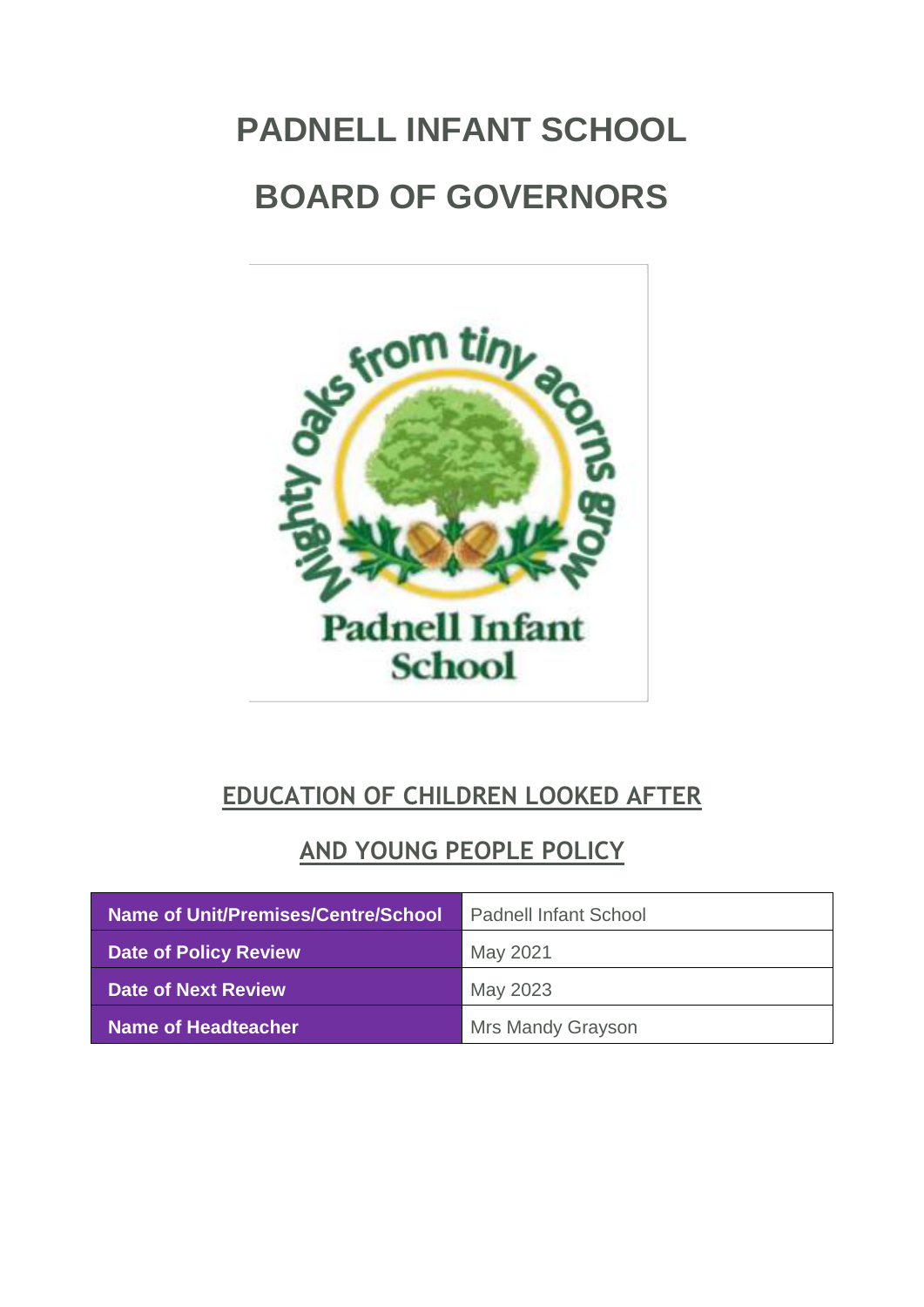### <span id="page-1-0"></span>**Administration Record**

| <b>Issue</b> | <b>Modification</b> | <b>Approved</b> |
|--------------|---------------------|-----------------|
|              | For FGB Approval    | May 2021        |
|              |                     |                 |
|              |                     |                 |
|              |                     |                 |
|              |                     |                 |
|              |                     |                 |
|              |                     |                 |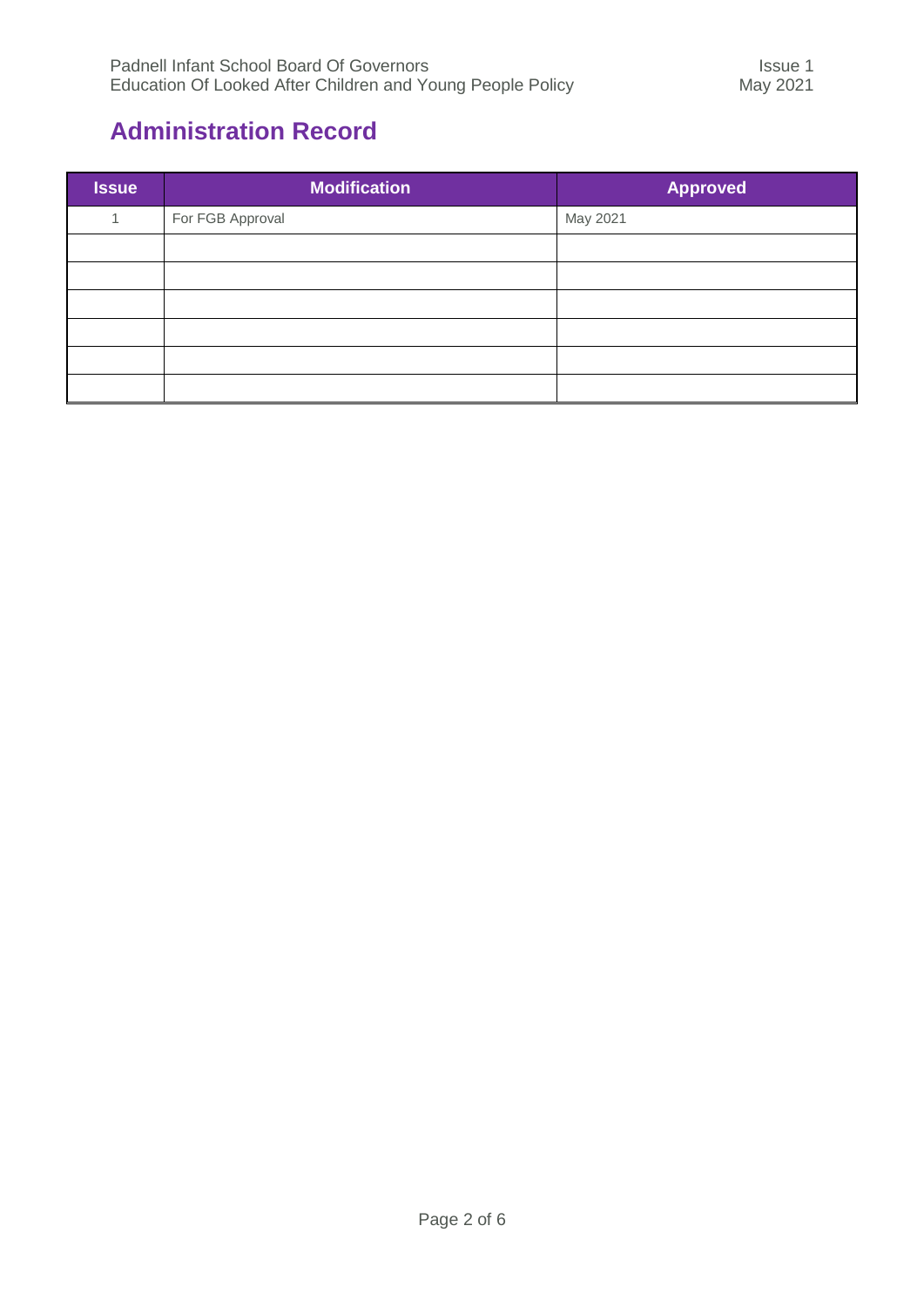## <span id="page-2-0"></span>**Contents Page**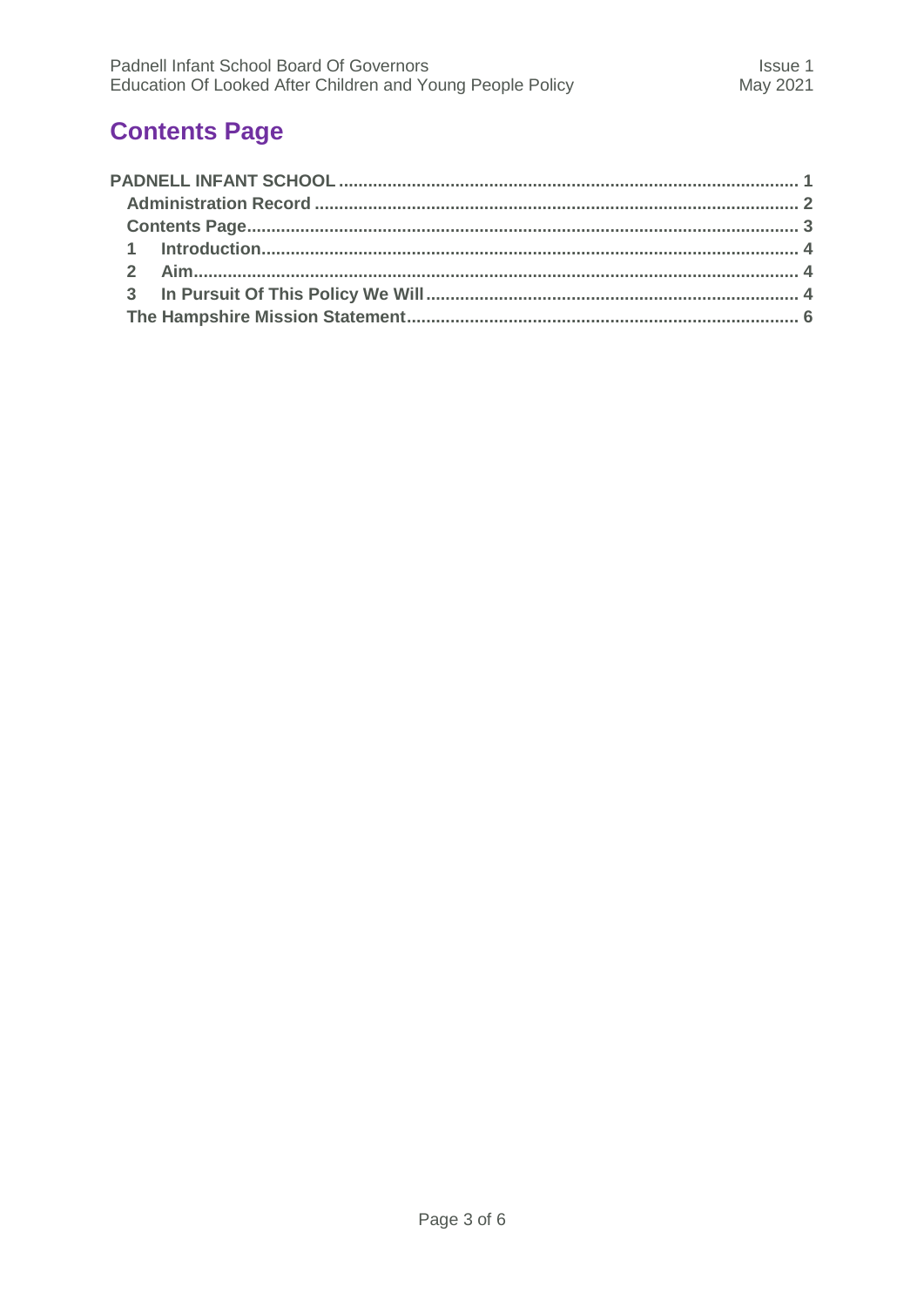#### <span id="page-3-0"></span>**1 Introduction**

1.1.1 Padnell Infant School believes that in partnership with Local Authorities as Corporate Parents, we have a special duty to safeguard and promote the education of Children Looked After ( CLA)

#### <span id="page-3-1"></span>**2 Aims**

- 2.1.1 To provide a safe and secure environment, where education is valued and there is a belief in the abilities and potential of all children.
- 2.1.2 To support our Children Looked After and give them access to every opportunity to achieve to their potential and enjoy learning.
- 2.1.3 To fulfil our schools' role as corporate parents to promote and support the education of our Children Looked After, by asking the question, 'Would this be good enough for my child?'

## <span id="page-3-2"></span>**3 In Pursuit Of This Policy We Will**

- a. Nominate a Designated teacher for Children Looked After who will act as their advocate and co-ordinate support for them. (Sarah Porter)
- b. Nominate a school governor to ensure that the needs of Children Looked After in the school are taken into account at a school management level and to support the Designated Teacher. (Kate Mew)
- c. Support the Designated Teacher in carrying out their role by making time available and ensuring that they attend training on Children Looked After
- 3.1.2 The Designated Teacher will:
	- a. Maintain an up to date record of all Children Looked After who are on the school roll. This will include:
		- *i) Status i.e. care order or accommodated;*
		- *ii) Type of Placement i.e. Foster, respite, residential;*
		- *iii) Name of Social Worker, area office, telephone number;*
		- *iv) Daily contact and numbers e.g. name of parent or carer or key worker in children's home;*
		- *v) SEND Code of Practice;*
		- *vi) Child Protection information when appropriate;*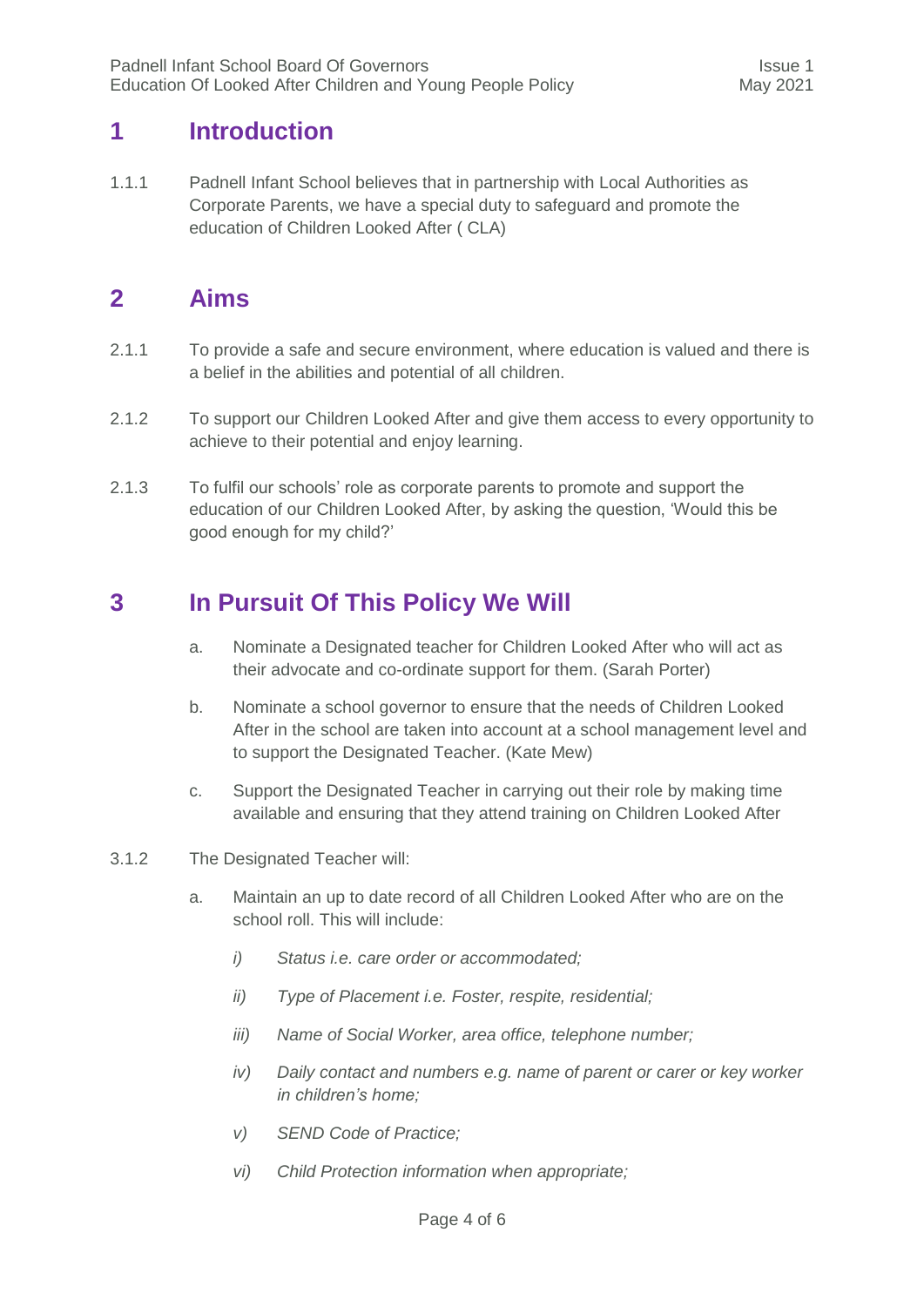- *vii) Baseline information and all test results;*
- *viii) Attendance figures;*
- *ix) Exclusions.*
- b. Ensure that there is a Personal Education Plan for each child/young person to include appropriate targets and above information. This must be compatible with the child's/young person's Care Plan and where applicable include any other school plan, e.g. Statement of Special Education Need, and associated plans, Transition Plan, Pastoral Support Programme.
- c. Ensure that someone attends Children's Services Reviews on each child/young person and/or always prepares a written report which promotes the continuity and stability of their education.
- d. Liaise with the Virtual School for Children Looked After on a regular basis with regard to the performance, attendance and attainment of Children Looked After.
- e. Ensure that if/when the child transfers school all relevant information is forwarded to the receiving school as a matter of priority.
- f. Ensure that systems are in place to identify and prioritise when Children Looked After are underachieving and have early interventions to improve this in line with existing school policy.
- g. Ensure that systems are in place to keep staff up to date and informed about Children Looked After where and when appropriate.
- h. Ensure that Children Looked After, along with all children are listened to and have extensive opportunities for support from our pastoral team.
- i. Ensure that they keep the school up to date with current legislation and its implication for the school in respect of Children Looked After.
- j. Report to the Governing body annually on the performance of the Children Looked After who are on the roll of the school.
- 3.1.3 All staff will:
	- a. Support the local authority responsible for the child in its statutory duty to promote the educational achievement of Children Looked After
	- b. Work in partnership with carers and agencies
	- c. Support foster carers to value educational achievement and improve attendance
	- **d.** Celebrate the achievements of Children Looked After
- 3.1.4 The governing body will :